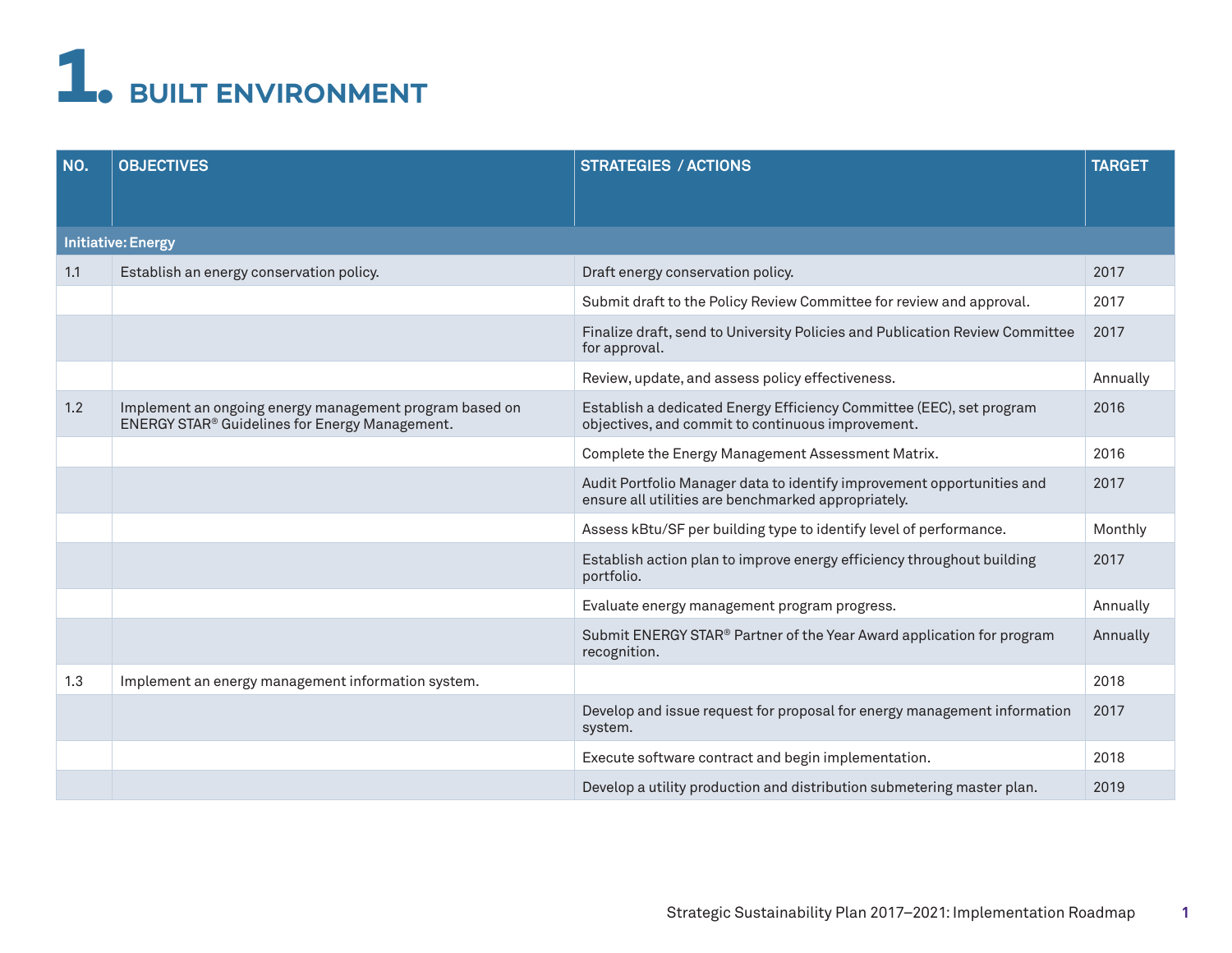| NO.                                 | <b>OBJECTIVES</b>                                                                                                                                                                                        | <b>STRATEGIES / ACTIONS</b>                                                                                 | <b>TARGET</b> |  |  |
|-------------------------------------|----------------------------------------------------------------------------------------------------------------------------------------------------------------------------------------------------------|-------------------------------------------------------------------------------------------------------------|---------------|--|--|
|                                     |                                                                                                                                                                                                          |                                                                                                             |               |  |  |
| 1.4                                 | Reduce energy consumption at Northwestern by 20 percent (from<br>2010 baseline).                                                                                                                         |                                                                                                             | 2020          |  |  |
|                                     |                                                                                                                                                                                                          | Monitor energy use intensity as part of Facility Management's Key<br>Performance Indicators.                | Ongoing       |  |  |
|                                     |                                                                                                                                                                                                          | Execute energy efficiency projects identified in the Energy Management<br>Program by the EEC.               | 2021          |  |  |
|                                     |                                                                                                                                                                                                          | Obtain applicable utility incentives and track project progress for payment.                                | Ongoing       |  |  |
| 1.5                                 | Establish a retro-commissioning and ongoing commissioning and<br>optimization program.                                                                                                                   | Draft request for proposal for program feasibility assessment.                                              | 2018          |  |  |
|                                     |                                                                                                                                                                                                          | Implement retro-commissioning and ongoing commissioning and<br>optimization program.                        | 2020          |  |  |
| <b>Initiative: Renewable Energy</b> |                                                                                                                                                                                                          |                                                                                                             |               |  |  |
| 1.6                                 | Increase on-site renewable energy generation by installing one<br>new solar photovoltaic (PV) system, with up to 100kW electric<br>capacity, each year.                                                  |                                                                                                             | Annually      |  |  |
|                                     |                                                                                                                                                                                                          | Require construction projects to implement an energy model determining<br>feasibility of a solar PV system. | Ongoing       |  |  |
|                                     |                                                                                                                                                                                                          | Perform structural analysis of select buildings to determine ease of solar PV<br>system installation.       | 2018          |  |  |
|                                     |                                                                                                                                                                                                          | Establish renewable energy systems preventative maintenance program and<br>provide training.                | 2018          |  |  |
| 1.7                                 | Establish a renewable energy procurement plan.                                                                                                                                                           | Pursue low-carbon energy options for purchased electricity including wind,<br>solar, and biomass.           | 2020          |  |  |
| Initiative: Infrastructure          |                                                                                                                                                                                                          |                                                                                                             |               |  |  |
| 1.8                                 | Incorporate energy efficiency and renewable energy<br>technologies into design and construction standards and<br>equipment specifications.                                                               | Review and update design and construction standards to incorporate<br>energy efficiency measures.           | 2018          |  |  |
|                                     |                                                                                                                                                                                                          | Review and update equipment specifications to meet the Sustainable<br>Procurement Policy.                   | 2018          |  |  |
| 1.9                                 | Design new construction and renovations to use 50 percent less<br>energy than required by the American Society of Heating, Refrigerating,<br>and Air-Conditioning Engineers standard (ASHRAE 90.1-2010). | Require energy models for all new construction and renovation projects.                                     | Ongoing       |  |  |